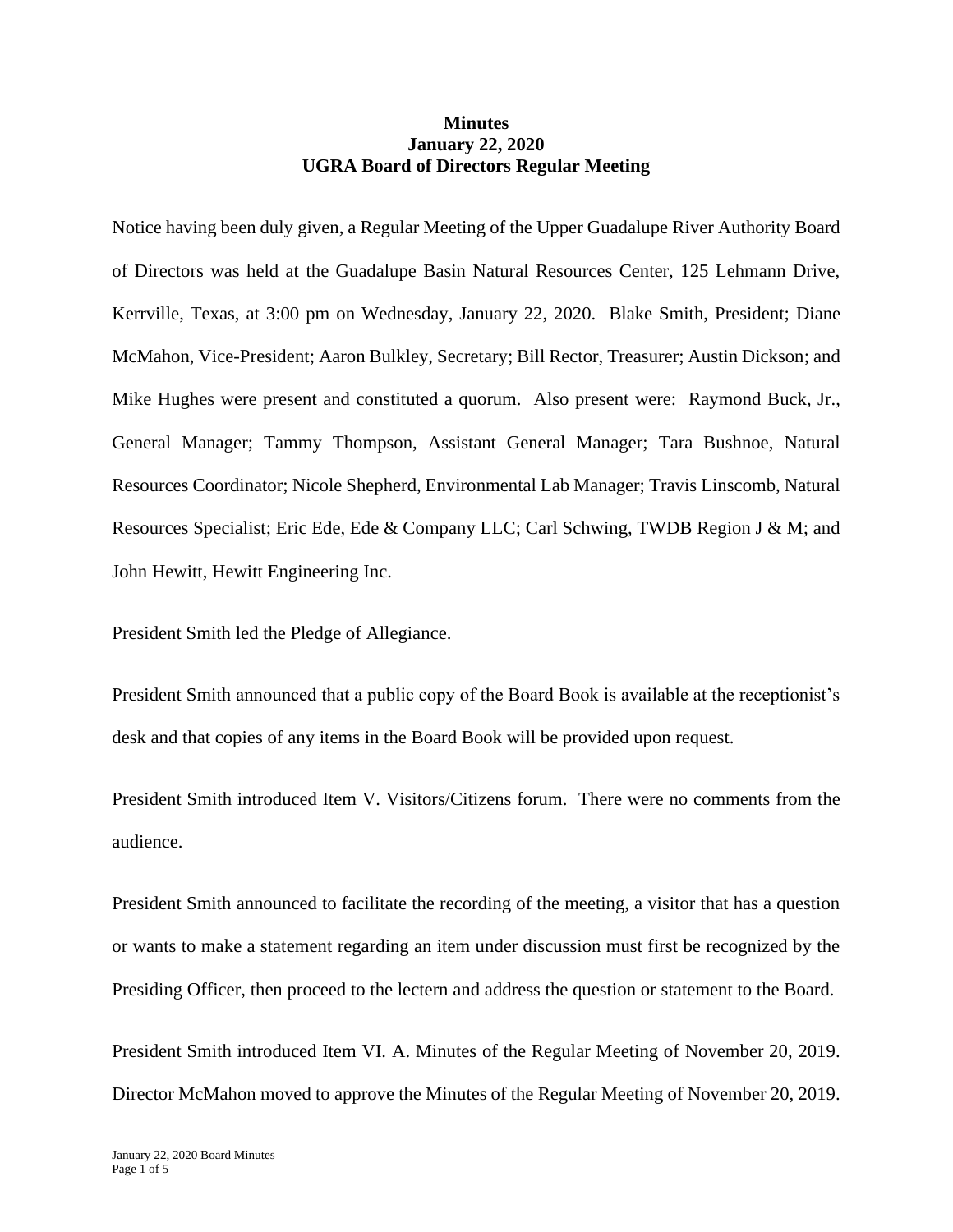Director Bulkley seconded the motion. There being no discussion, President Smith called for a vote. The Minutes of the Regular Meeting of November 20, 2019 were approved by a unanimous vote. President Smith introduced Item VI. B. Financial Report for the Months Ended December 31, 2019. Mr. Buck, Jr. presented a summary of the December financial report and highlighted various revenue and expense accounts. Director McMahon moved to approve the Financial Report for the Months Ended December 31, 2019. Director Dickson seconded the motion. There being no discussion, President Smith called for a vote. The Financial Report for the Months Ended December 31, 2019 was approved by a unanimous vote. President Smith introduced Item VI. C. Quarterly Investment Report for Quarter Ended December 31, 2019. Mr. Buck, Jr. presented the investment report to the Board. Director Hughes moved to approve the Quarterly Investment Report for the Quarter Ended December 31, 2019. Director Dickson seconded the motion. There being no discussion, President Smith called for a vote. The Quarterly Investment Report for the Quarter Ended December 31, 2019 was approved by a unanimous vote.

President Smith introduced Item VII. Presentation and Discussion of Committee Reports. The following is a summary of the committee reports:

- A. Executive Committee:
	- President Smith provided the following committee updates:
		- o Met and discuss items regarding the Board Meeting Agenda
- B. Outreach and Education Committee:
	- Director McMahon provided the following committee updates:
		- o The committee did not meet
		- o Director McMahon highlighted recent outreach events for the Board
		- o Discussion under Item X
	- Mr. Buck, Jr. reported that the Rainwater Catchment System Rebate Program received 6 additional applications since the last Board meeting and in FY20, a total of 8 applications have been funded for \$1,017.
- C. Water Enhancement Program Committee: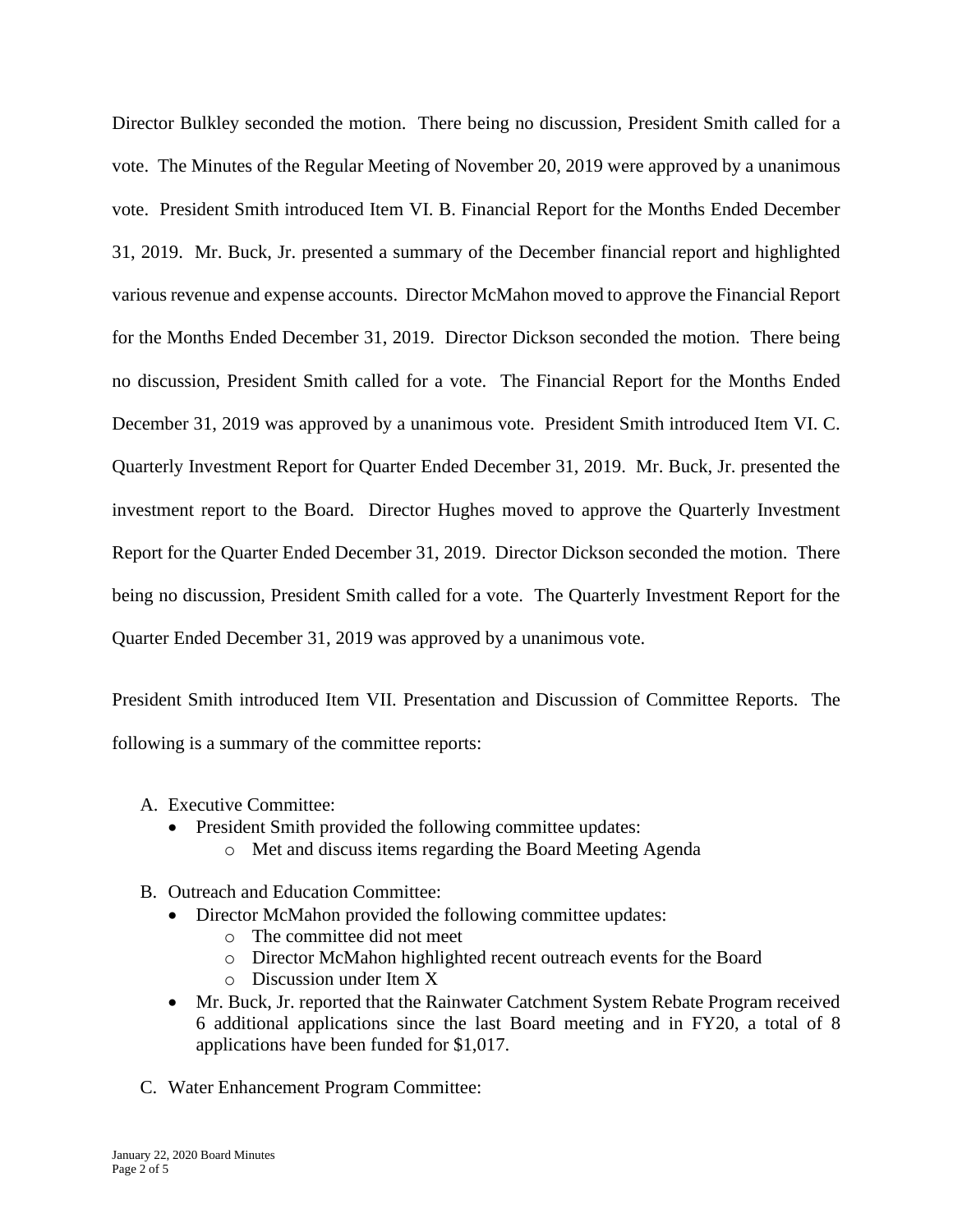- Director Rector provided the following committee updates:
	- o K-8 is complete and will be further discussed under Item IX
- Mr. Buck, Jr. reported that the Water Enhancement Cost Share Program received 7 additional applications since the last Board meeting and in FY20 a total of 11 applications have been funded for \$30,324 and treated approximately 432 acres.
- D. Water Source Development Committee:
	- Director Bulkley gave an update on the status of the Curtis Wheatcraft Quarry and future steps
- E. Guadalupe-Blanco River Trust
	- Director McMahon gave a report on the December GBRT meeting and noted that GBRT is still working to regain certification

President Smith introduced Item VIII. Presentation of Fiscal Year 2019 Audit. Mr. Ede provided the Board with an overview of the Fiscal Year 2019 audited financial statements and answered questions from the Board. Director Bulkley moved to approve Resolution No. 2020-01 accepting and approving the audited financial statements for fiscal year ended September 30, 2019 as presented. Director McMahon seconded the motion. There being no discussion, President Smith called for a vote. Resolution No. 2020-01 was approved by a unanimous vote.

President Smith introduced Item IX. Water and Sediment Control Basin, K-8, Completion and Payment Approval. Director Rector gave a site visit report to the Board. Mr. Hewitt made follow up comments and recommended approval and payment for the structure. General discussion followed. Directors McMahon and Hughes recommended adding an annual rye to the native seed mix on future projects. Director Rector moved to approve Resolution No. 2020-02 accepting the final approval recommendation from Hewitt Engineering, Inc. and authorizing the General Manager to take appropriate steps to make final payment. Director Hughes seconded the motion. There being no further discussion, President Smith called for a vote. Resolution No. 2020-02 was approved by a unanimous vote.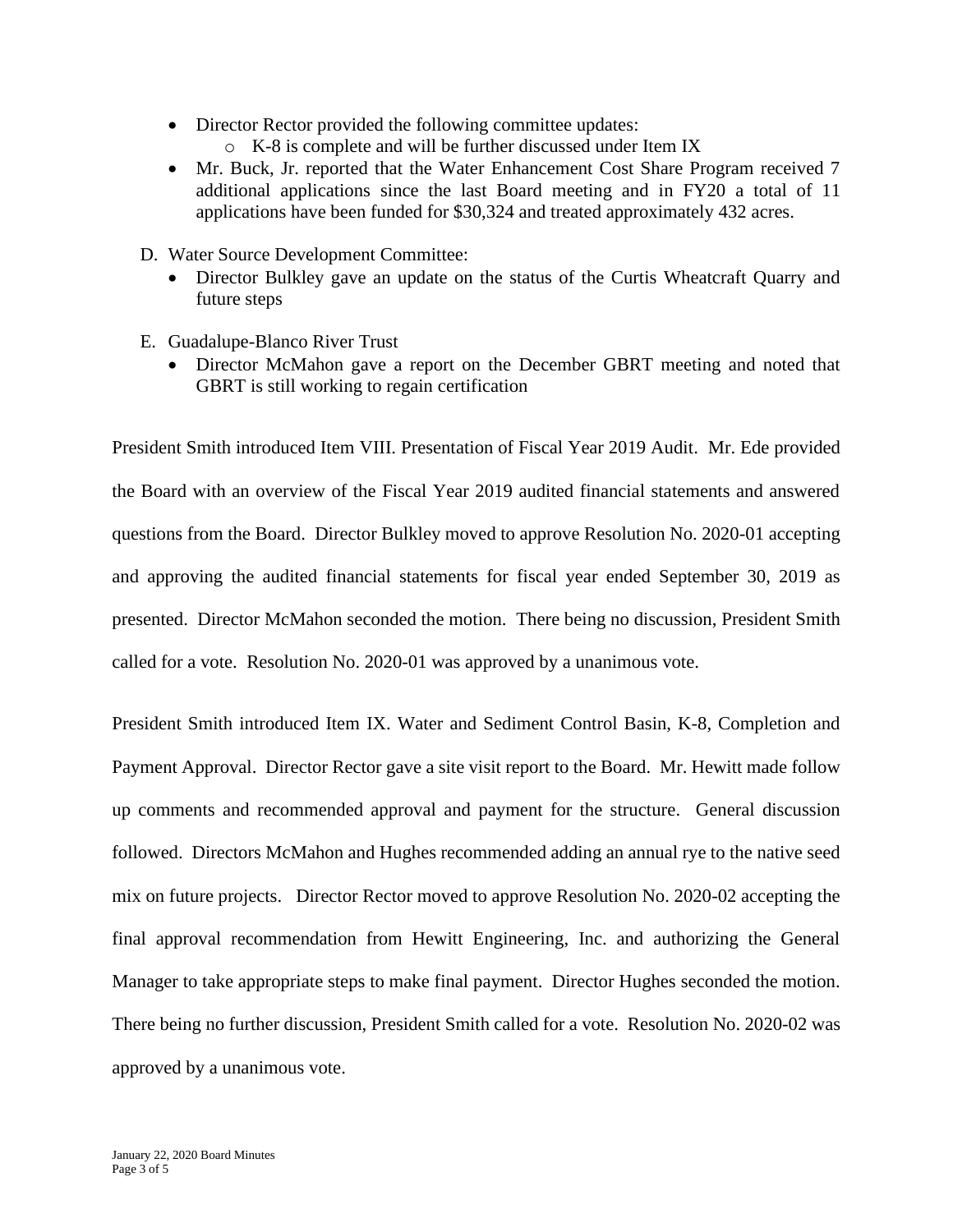President Smith introduced Item X. Rainwater Catchment System Cost Assistance Program Award Recommendation. Director McMahon presented the Outreach and Education Committee's recommendation to the Board. Director McMahon moved to approve Resolution No. 2020-03 authorizing execution of contract with Tom Cauthen of Johnson Creek RV Park for reimbursement of costs up to \$2,500 associated with a rainwater catchment system. Director Bulkley seconded the motion. There being no discussion, President Smith called for a vote. Resolution No. 2020- 03 was approved by a unanimous vote.

President Smith introduced Item XI. Hill Country Camp Wastewater Discharge Permit Application. Mr. Buck, Jr. presented the details and background of the permit and settlement agreement to the Board. General discussion followed. Director Rector moved to approve Resolution No. 2020-04 authorizing execution of the Compromise and Settlement Agreement with STAGD as depicted in Attachment A with the amendment that if the permit transfers to a new owner, the transferee will assume all obligations under the settlement agreement as well. Director Hughes seconded the motion as amended. There being no further discussion, President Smith called for a vote. Resolution No. 2020-04 with amendment was approved by a unanimous vote.

President Smith introduced Item XII. Summary of UGRA Water Quality Monitoring Programs. Ms. Bushnoe presented a summary of the water quality programs to the Board. General discussion followed. As this was a presentation only, no action was taken by the Board.

President Smith introduced Item XIII. General Manager's Report. Mr. Buck, Jr. updated the Board on outreach and education activities in which UGRA initiated or participated, investigations, and staff training. Ms. Bushnoe noted that the UGRA 2019 Year in Review Newsletter was in the process of being printed and distributed to local newspapers.